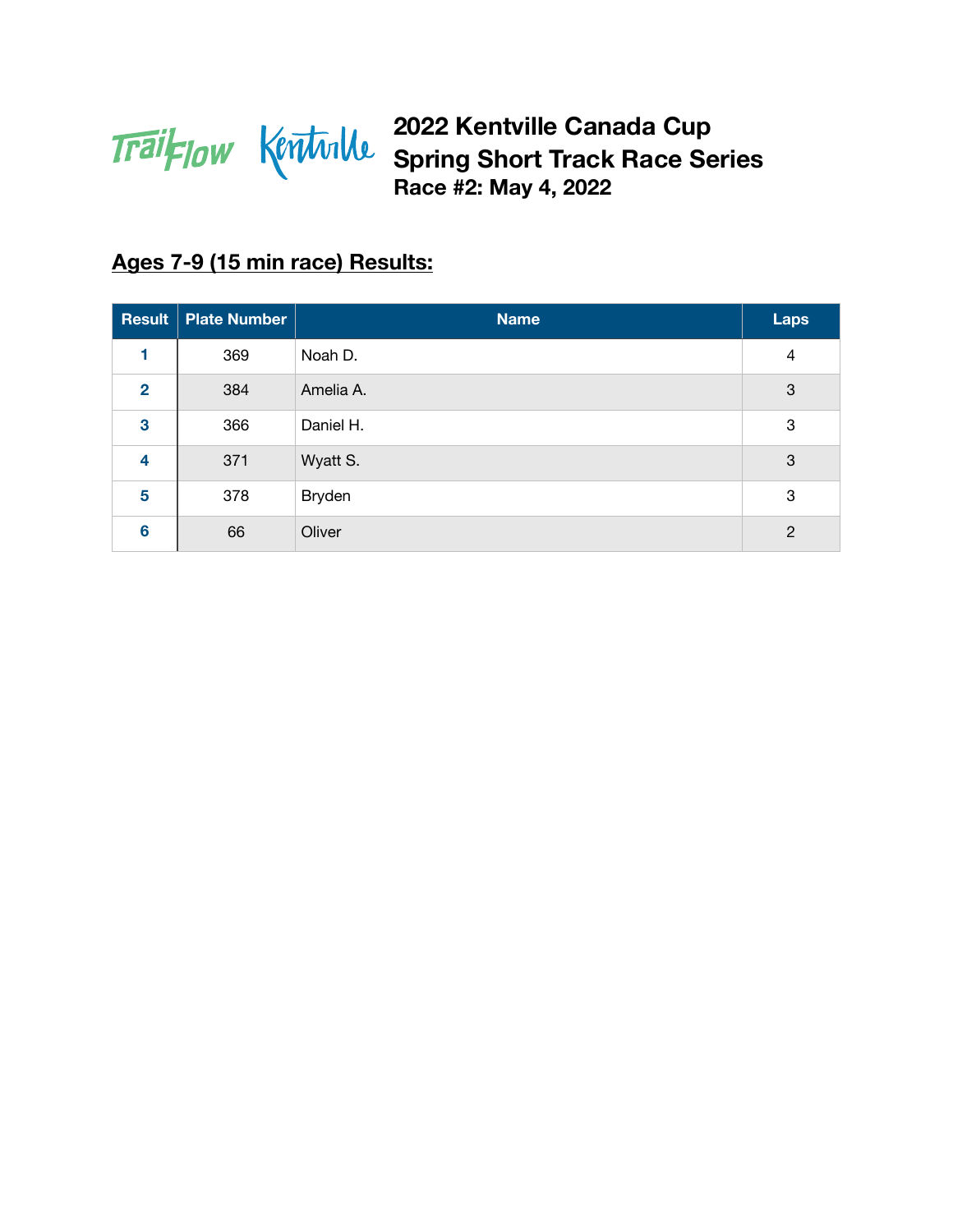

# **Ages 10-12 (15 min race) Results:**

| <b>Result</b>    | <b>Plate Number</b> | <b>Name</b> | <b>Laps</b>    |
|------------------|---------------------|-------------|----------------|
| 1                | 392                 | Milo H.     | 5              |
| $\overline{2}$   | 671                 | lan K.      | 5              |
| 3                | 672                 | Noah D.     | $\overline{4}$ |
| 4                | 367                 | Matthew M.  | $\overline{4}$ |
| 5                | 363                 | Adam H.     | $\overline{4}$ |
| $6\phantom{a}$   | 362                 | Jack S.     | $\overline{4}$ |
| $\overline{7}$   | 361                 | Jack W.     | $\overline{4}$ |
| 8                | 339                 | Rowan       | $\overline{4}$ |
| $\boldsymbol{9}$ | 372                 | Michael B.  | $\overline{4}$ |
| 10               | 389                 | Rowan B.    | $\overline{4}$ |
| 11               | 383                 | Felix       | $\overline{4}$ |
| 12               | 374                 | Ethan M.    | $\overline{4}$ |
| 13               | 381                 | Riven       | $\overline{4}$ |
| 14               | 364                 | Lucas S.    | $\overline{4}$ |
| 15               | 365                 | Jonah P.    | <b>DNF</b>     |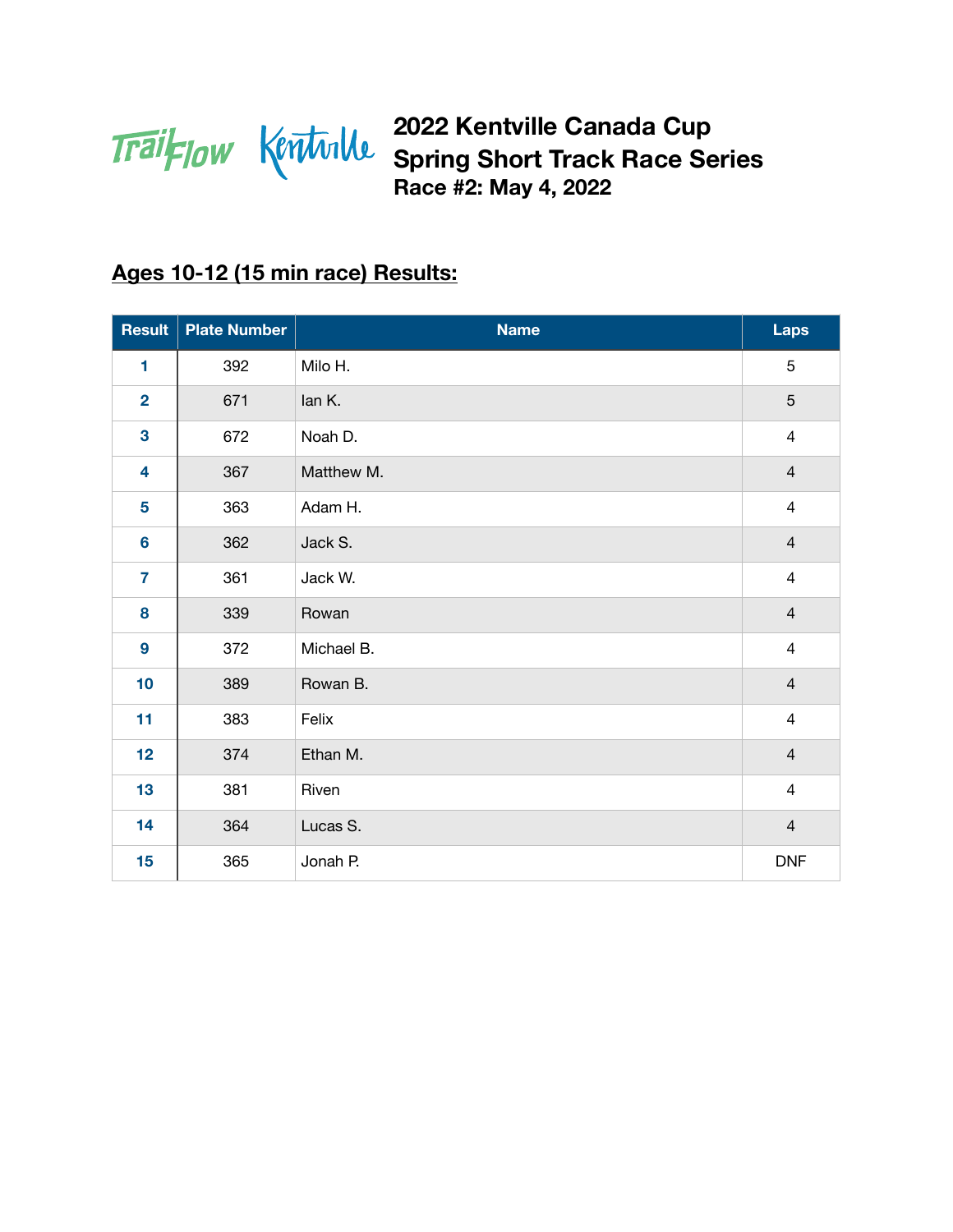

#### **Beginner (20 min race) Results:**

| <b>Result</b>           | <b>Plate Number</b> | <b>Name</b> | Laps           |
|-------------------------|---------------------|-------------|----------------|
| 1                       | 385                 | Uli A.      | $\,6\,$        |
| $\overline{2}$          | 44                  | Michael     | $\,6\,$        |
| $\mathbf{3}$            | 388                 | Peter       | $\,6\,$        |
| $\overline{\mathbf{4}}$ | 387                 |             | $\,6\,$        |
| 5                       | 47                  | Jackson     | $\overline{5}$ |
| $6\phantom{a}$          | 368                 | Dakota      | 5              |
| $\overline{7}$          | 1126                | Adrian      | 5              |
| 8                       | 1132                | Della       | $\overline{4}$ |
| $\boldsymbol{9}$        | 1133                | Mackenzie   | $\overline{4}$ |
| 10                      | 57                  | Scott       | $\mathbf{3}$   |

## **Masters Sport 50+ (20 min race) Results:**

|                | <b>Result Plate Number</b> | <b>Name</b> | <b>Laps</b>    |
|----------------|----------------------------|-------------|----------------|
|                | 1128                       | Dwight      | 6              |
| $\overline{2}$ | 375                        | Geoff       | 6              |
| 3              | 386                        | Allison     | $\overline{4}$ |
| 4              | 1124                       | Tanya       | 2              |